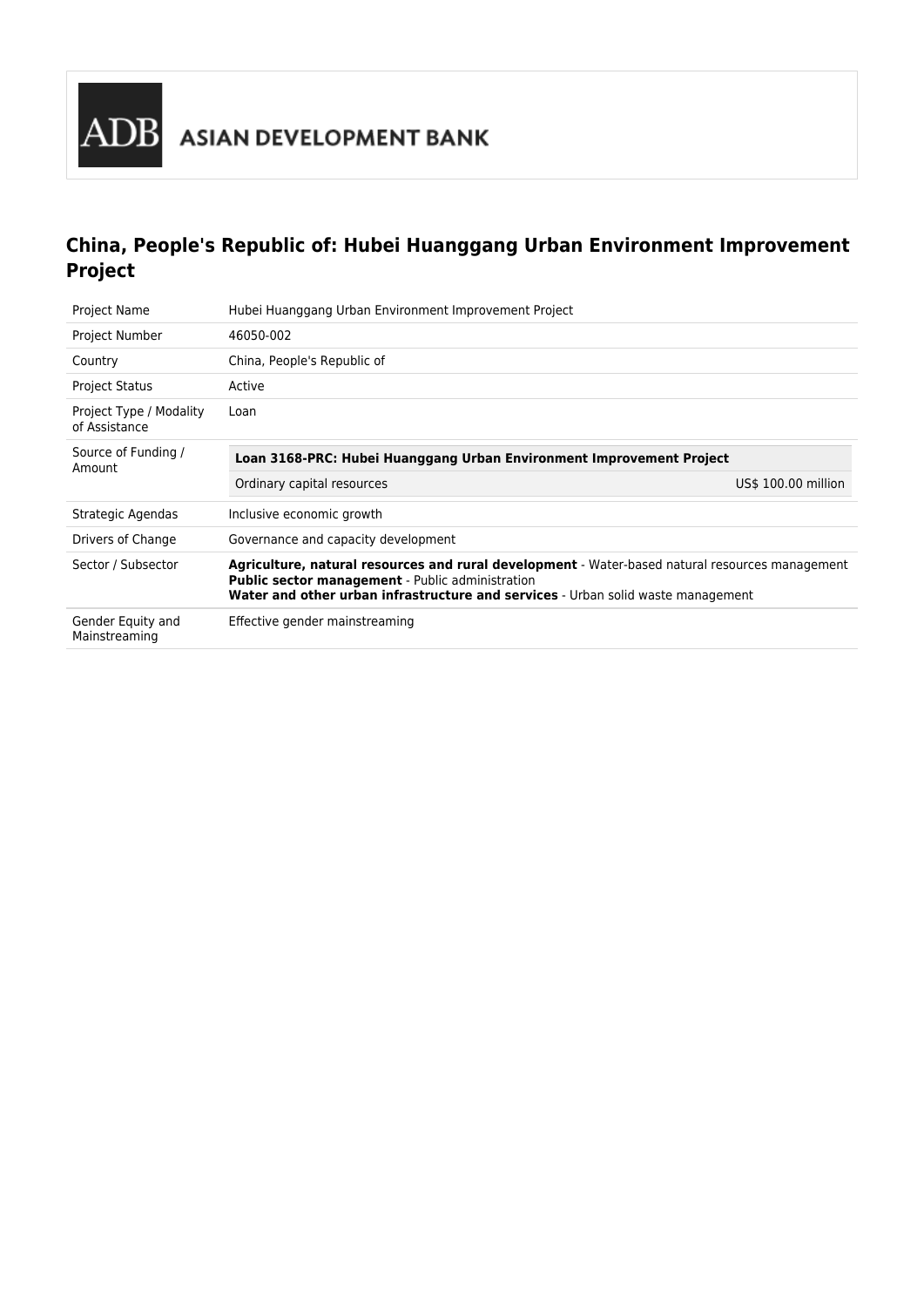Description The project aims to promote environmentally sustainable and socially inclusive urbanization in Huanggang, Hubei Province by improving the urban environment. The project will improve the lakes and rivers' water quality, flood-retention capacity, and aesthetic value contributing to economic prosperity and enhanced livability in the lakeside urban areaemployment opportunities.

Huanggang is located on the north bank of the middle reach of the Yangtze River in eastern Hubei Province, 78 kilometers (km) from the provincial capital, Wuhan. Building on a rural-based economy, Huanggang is one of the poorest municipalities in the province and has a relatively low urbanization rate of 35.7%. The Huanggang municipal government (HMG) in its Twelfth Five-Year Plan, 2011\_2015 targets to transform its economic structure and facilitate urbanization with expanded secondary and tertiary industries. Huanggang is well positioned to take advantage of national and regional development plans due to its proximity to Wuhan; good connectivity with neighboring cities and provinces; and rich historic, cultural, and human resources. Huanggang has the potential to play a strategic role in facilitating socioeconomic development in the central region of the PRC. This is envisaged under the national plan. Furthermore, Huanggang is part of the Wuhan 1+8 megacity cluster, which the PRC government endorsed as a pilot for balanced regional development in the province.

Huanggang is on a floodplain, with many lakes and rivers. Protecting the water environment and controlling water pollution in the middle and lower reaches of the Yangtze River, the largest of the seven river basins in the PRC and also the source of a high amount of wastewater, is a key government strategy. One of the urban development constraints of Huanggang is the deteriorating water quality in lakes and rivers, which are silted and blocked with polluted sediments, hindering natural hydraulic circulation, further degrading the water environment and ecology, weakening resilience to floods and droughts, and adversely affecting public health and safety. Huanggang's three major urban lakes Baitan, Chiye, and Yiai\_are severely polluted with organic matter and nutrients. Much of the surface water quality is currently measured as class V or worse. Realizing the importance of improving water quality for the city's sustainable development, HMG has made plans and increased investments to control pollution at the source and to improve the environment. To date, HMG investment has focused on improving water quality in Yiai Lake in the existing urban area, leaving other lakes and rivers unattended.

Limited urban space also constrains the development potential of Huanggang. The existing central urban area in Huangzhou District is dense and inadequate for increasing economic activities. Limited urban space and inadequate urban infrastructure has slowed economic development and delayed the urbanization process, resulting in Huanggang becoming sidelined from mainstream developments in the province. To address this constraint, the approved Huanggang Municipal Urban Master Plan, 20122030 provides for eastward urban expansion by developing the New Eastern District (NED) with adequate urban space, infrastructure, and services; and an environment-friendly and socioeconomically inclusive setting to support sustainable urban development and rural urban transition.

Baitan and Chiye lakes and seven associated rivers are in the center of NED, where HMG's pollution control interventions have not yet reached. Nutrient-laden sediments from agricultural and fish farming have reached levels that affect the lakes' water quality and hydraulic retention capacity. The seven rivers are blocked due to sediments from erosion of unlined banks reducing their drainage capacity. The increased urban development will create more impervious surfaces, resulting in an increase in surface water runoff. HMG is currently improving point source pollution control in NED. The project will complement these interventions, focusing primarily on nonpoint source pollution control. It will adopt an integrated approach to water quality and retention capacity enhancements of the lakes and associated rivers by removing contaminated sediments, constructing wetlands, stabilizing lakes and rivers embankments, and improving hydraulic recirculation. As a result, water quality of Baitan and Chiye lakes will improve from class V to class IV, flood protection will increase, and the lakeside aesthetic and amenity value and health benefit will significantly rise.

As part of the project's capacity development component, a water quality monitoring and forecasting system for the upstream Xingfu River catchment and Baitan and Chiye lakes will be developed and used by the Huanggang environment protection authorities for systematic and continuing water quality management. The system, which will be based on the hydraulic and water quality model developed during project preparation, has great replication potential. It can be disseminated as a good practice in sustainable pollution control and ecological preservation applicable to polluted and blocked urban lakes in small and medium-sized cities along the Yangtze River, and elsewhere in the PRC

Project Rationale and Linkage to Country/Regional Strategy The project is not a stand-alone investment but plays an integral part of the Huanggang Municipal Urban Master Plan by significantly improving water quality in Baitan and Chiye lakes. The capacity building and institutional strengthening component will add value to the implementation of the master plan. Project design incorporates lessons from Yiai Lake rehabilitation, a recent locally funded initiative, and other Asian Development Bank (ADB)-supported lake and river restoration projects in the PRC. The project design incorporates best international practices: (i) the need to take an integrated approach to water system rehabilitation, and (ii) the importance of using simulation techniques to predict likely outcomes. The project will complement past and ongoing projects that are contributing to reducing pollution in the Yangtze River. Since the drinking water intakes of several cities are downstream from the Yangtze River, the project also contributes to the protection of the vital drinking water source. The project supports environmentally sustainable and inclusive economic growth that is a priority of ADB's Strategy 2020. The project aligns with ADB's country partnership strategy, 2011\_2015 for the PRC; ADB Urban Operational Plan, 2012\_2020; the Green Cities initiative; and ADB Water Operational Plan, 2011\_2020, which encourages integrated water resources management particularly in river basins. It will support economically and socially inclusive urbanization and rural\_urban transition in Huanggang and contribute to balanced regional development in the PRC and in Hubei Province, thereby supporting the PRC's Twelfth Five-Year Plan, 2011\_2015. The project builds on ADB's experience from urban projects in Hubei Province and in the PRC.

Impact Socially inclusive and environmentally sustainable urbanization in Huanggang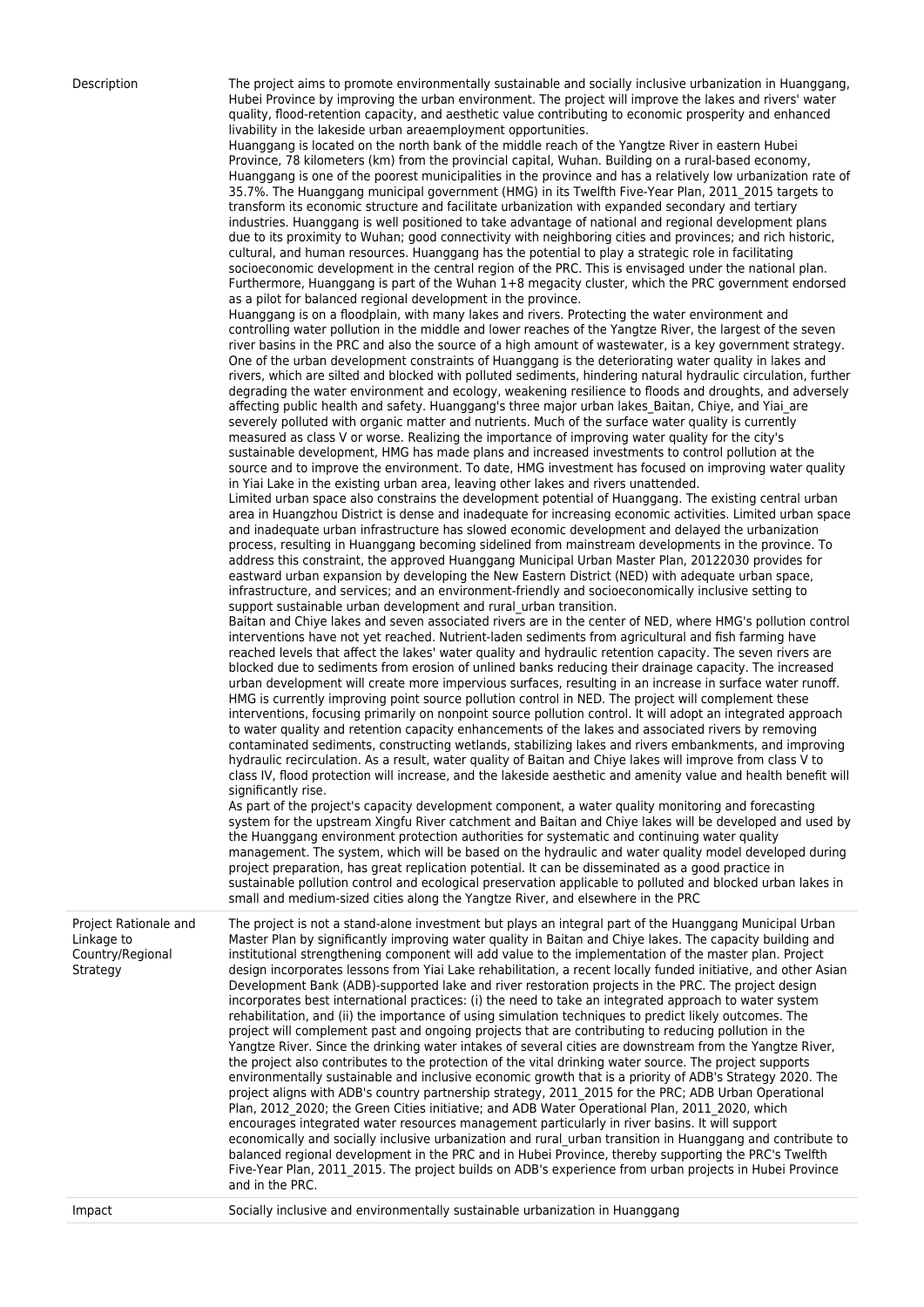### **Project Outcome**

| Description of Outcome                                                 | Improved urban environment in Huanggang                                                                                                                                                                                                                                                                                                                                                                                                                                                              |
|------------------------------------------------------------------------|------------------------------------------------------------------------------------------------------------------------------------------------------------------------------------------------------------------------------------------------------------------------------------------------------------------------------------------------------------------------------------------------------------------------------------------------------------------------------------------------------|
| Progress Toward Outcome                                                | Project implementation is ongoing, with strong support and commitment from the EA and PMO.<br>Contract awards were completed for 6 consulting services and 3 civil works packages. The BER<br>for HGQ-C1.12: Civil Works and Vegetated Buffer Strips Chushui River was submitted to ADB in<br>Feb 2017 and is being reviewed. Two ADB missions were undertaken, i.e., inception mission<br>(Nov 2015) and review mission (Aug 2016); and the second review mission is scheduled in late<br>May 2017. |
| <b>Implementation Progress</b>                                         |                                                                                                                                                                                                                                                                                                                                                                                                                                                                                                      |
| Description of Project Outputs                                         | 1a. Lake enhancement with environment facilities operating<br>1b. Rivers enhanced with environment facilities operating<br>2. Solid waste collection and transfer facilities operating and public awareness of solid waste<br>and environmental protection increased<br>3. Institutional capacity in project implementation and water quality monitor is developed and<br>strengthened                                                                                                               |
| Status of Implementation Progress<br>(Outputs, Activities, and Issues) | All project outputs are in progress.                                                                                                                                                                                                                                                                                                                                                                                                                                                                 |
| Geographical Location                                                  | Huanggang, Hubei Province, PRC                                                                                                                                                                                                                                                                                                                                                                                                                                                                       |
|                                                                        |                                                                                                                                                                                                                                                                                                                                                                                                                                                                                                      |

#### **Safeguard Categories**

| Involuntary Resettlement |  |
|--------------------------|--|
|                          |  |
| Indigenous Peoples       |  |

### **Summary of Environmental and Social Aspects**

Environmental Aspects

The project is environment category A, reflecting the urban lake and river enhancement with significant earthwork and sediment dredging. An environmental impact assessment, including an environmental management plan (EMP), was drafted and disclosed on the ADB website on 20 January 2014. The project will generate environmental benefits: (i) about 1,920 tons of total nitrogen and 486 tons of total phosphorus will be removed from the project lakes through dredging; (ii) the constructed wetlands will remove 171 tons of chemical oxygen demand, 49 tons of total nitrogen, and 1.1 tons of total phosphorus each year from the project lakes and subsequently the Yangtze River; and (iii) the wetlands will provide breeding, feeding, nesting, and resting habitats for wildlife including migratory water birds. The environmental impact assessment confirms that the climate change risk to project activities is low. Precipitation in the project area is unlikely to change and average runoff will slightly decrease. The project's resilience to predicted increases in climate variability (precipitation and runoff) will be strengthened through improved hydraulic retention and carrying capacity of urban lakes and rivers. This was confirmed through hydraulic modeling of the Baitan Lake water level under a climate change scenario with increased precipitation intensity. Project construction has potential impacts on the environment. Dust and noise generated by construction activities will be a nuisance to nearby residents. Discharge of supernatant water from the dredged sediment disposal sites could potentially pollute nearby water bodies. Dredging will stir up the sediment, releasing suspended solids and nutrients into the water column affecting water quality and ecology. No significant impact is expected during operation. HMG is increasing existing wastewater and solid waste collection and treatment capacity within NED to accommodate future needs and ensure adequate point source pollution control. The impact of the sluice gates on fish migration will not be significant. The solid waste transfer station and the project associated water diversion pumping stations may induce minor noise and odor impacts. All impacts are expected to be prevented or minimized to an acceptable level through effective implementation of the EMP. HPMO and HUCIC will assume overall responsibility for implementing, supervising, monitoring, and reporting on the EMP and will appoint full-time staff to coordinate and monitor EMP implementation. Environment and wetland experts and an ornithologist will support the work. HPMO engaged an external environment monitor. Affected persons and stakeholders were consulted during the environmental impact assessment. The EMP includes a grievance redress mechanism, which was discussed and agreed upon with HPMO and HUCIC.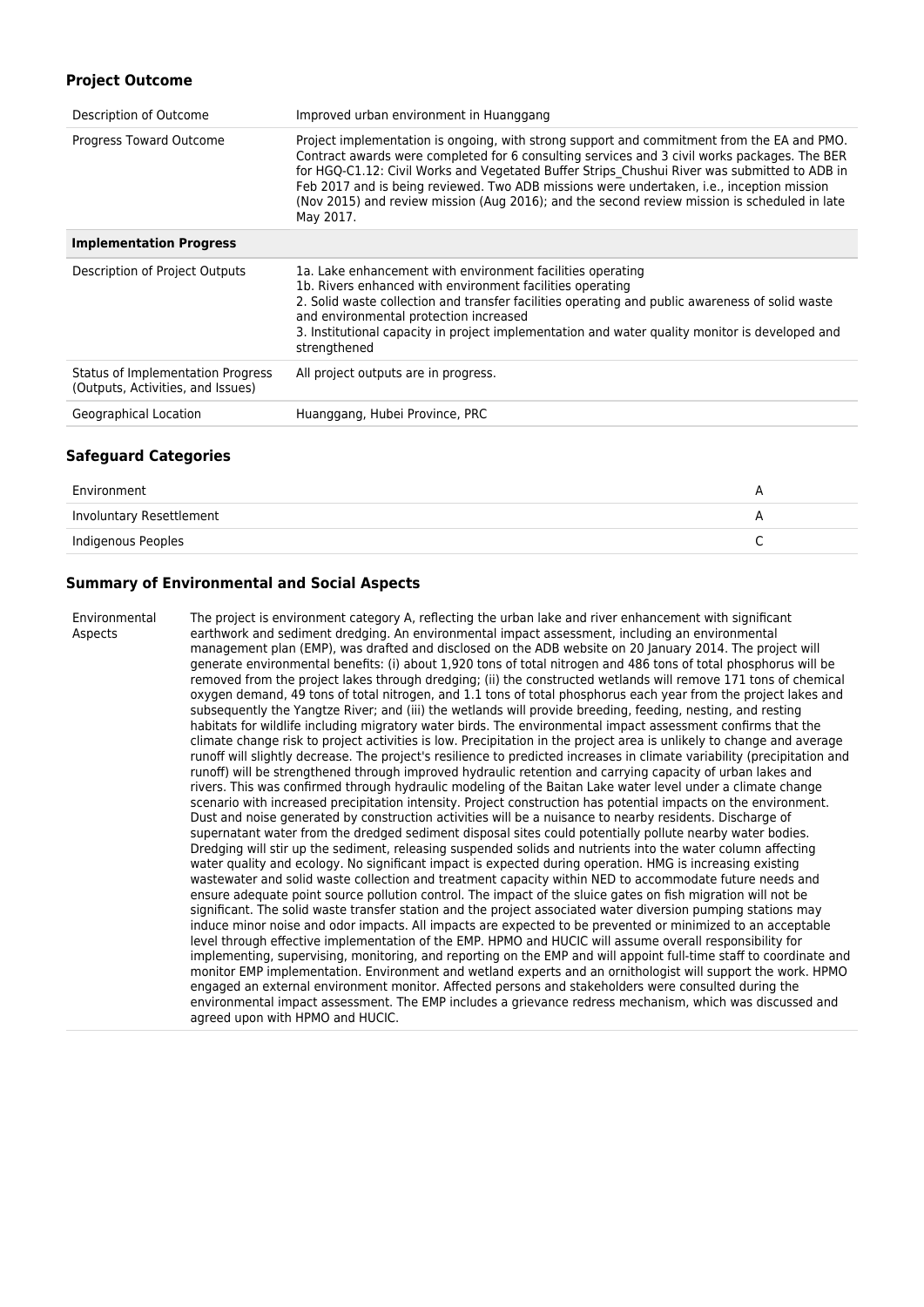| Involuntary<br>Resettlement | The project is resettlement category A. It will affect eight villages or communities in the project area. A total of<br>9,477.7 mu of land will be occupied permanently, including 798.6 mu of collective land and 8,679.1 mu of state-<br>owned land. A total of 77.5 mu of land will be occupied temporarily and a total of 4,736.5 square meters (m2) of<br>residential housing and 11,038 m2 of nonresidential building will be demolished. Land acquisition will affect 318<br>households, entities, and/or stores with 1,140 persons physically displaced, and 42 households with 184 persons<br>temporarily affected, totaling 360 households with 1,324 persons affected. A resettlement plan and a due<br>diligence report were prepared in line with ADB's Safeguard Policy Statement (2009) and endorsed by HMG. The<br>plan was disclosed to the affected persons and uploaded on the ADB website on 17 March 2014. Compensation<br>for lost assets and resettlement allowances will be paid to those affected. Livelihood rehabilitation arrangements<br>in accordance with the resettlement plan should be made prior to the commencement of the related civil works.<br>HPMO and HUCIC will assume responsibility for planning, implementing, financing, and reporting on land<br>acquisition and resettlement. A grievance redress mechanism was established. An external resettlement and<br>social monitor was engaged to conduct semiannual monitoring and evaluation of resettlement implementation. |
|-----------------------------|--------------------------------------------------------------------------------------------------------------------------------------------------------------------------------------------------------------------------------------------------------------------------------------------------------------------------------------------------------------------------------------------------------------------------------------------------------------------------------------------------------------------------------------------------------------------------------------------------------------------------------------------------------------------------------------------------------------------------------------------------------------------------------------------------------------------------------------------------------------------------------------------------------------------------------------------------------------------------------------------------------------------------------------------------------------------------------------------------------------------------------------------------------------------------------------------------------------------------------------------------------------------------------------------------------------------------------------------------------------------------------------------------------------------------------------------------------------------------------------------------------------------------|
| Indigenous<br>Peoples       | The project is indigenous peoples category C. In Huangzhou District, ethnic minorities represent about 0.25% of<br>the total registered population. The main ethnic minorities in the district are Hui, Miao, Tujia, and Zhuang who are<br>integrated into urban communities. The project area does not have any concentration of ethnic minorities and the<br>project will not have any negative effect on any ethnic minority people. No ethnic minorities are affected by land<br>acquisition and resettlement.                                                                                                                                                                                                                                                                                                                                                                                                                                                                                                                                                                                                                                                                                                                                                                                                                                                                                                                                                                                                       |

### **Stakeholder Communication, Participation, and Consultation**

| During Project<br>Design         | Meaningful public consultations on environment, health and safety issues have been conducted during<br>preparation of the planning and project environmental impact reports and environmental impact assessment<br>(EIA). Information disclosure and consultation included: internet disclosure; informal communication with key<br>stakeholders which include residents, local authorities and sector specific institutions and authorities;<br>questionnaire surveys; interviews; and discussion forums attended by affected people and other concerned<br>stakeholders. Plans for public involvement during construction and operation stages have been developed during<br>project preparation. These plans include public participation in (i) monitoring impacts and mitigation measures<br>during the construction and operation stages through informal interviews and disclosure of monitoring reports;<br>and (ii) interviewing the public at project completion stage.<br>All of the affected persons and municipal governments have been involved in the project impact and social-<br>economic survey. Through meetings, interviews, focus group discussions, public consultation workshops, and<br>community consultation meetings, local representatives have participated in the planning and concerns have<br>been integrated into the resettlement plan. Before implementation, HPMO and HUCIC will further discuss and<br>consult with the representatives of the affected persons the impacts and detailed compensation plan to ensure<br>affected persons' interests are protected and to provide employment opportunities for the affected persons'<br>livelihoods as a result of project implementation. HPMO and HUCIC will disclose the draft resettlement plan in<br>offices and to affected people in the local language. The resettlement plan will be posted on the ADB website.<br>Resettlement information booklets will be distributed to affected households. This booklet contains information<br>such as the affected project area, proposed land acquisition and relocation implementation progress and<br>procedure, compensation standards for land acquisition, relocation assistance and livelihood restoration strategy.<br>The implementing agency will establish project resettlement unit for supervision of implementation, continued<br>public consultation, monitoring of progress, and response to grievances. The grievance redress mechanism has<br>been established and explanations will be included in the resettlement information booklets.<br>Consultations with communities will take place at different points in the preparation and implementation of the<br>GAP and SAP within the project, and will be designed not only to inform people about the project or specific<br>activities related to its preparation and implementation, but also to enable people in the community to ask<br>questions, make suggestions, state preferences, and express concerns. Special attention will be made for the<br>participation of women and any other vulnerable groups, such as the poor. GAP and SAP indicators will be<br>monitored and reported semiannually and verified by external resettlement and social monitor |
|----------------------------------|----------------------------------------------------------------------------------------------------------------------------------------------------------------------------------------------------------------------------------------------------------------------------------------------------------------------------------------------------------------------------------------------------------------------------------------------------------------------------------------------------------------------------------------------------------------------------------------------------------------------------------------------------------------------------------------------------------------------------------------------------------------------------------------------------------------------------------------------------------------------------------------------------------------------------------------------------------------------------------------------------------------------------------------------------------------------------------------------------------------------------------------------------------------------------------------------------------------------------------------------------------------------------------------------------------------------------------------------------------------------------------------------------------------------------------------------------------------------------------------------------------------------------------------------------------------------------------------------------------------------------------------------------------------------------------------------------------------------------------------------------------------------------------------------------------------------------------------------------------------------------------------------------------------------------------------------------------------------------------------------------------------------------------------------------------------------------------------------------------------------------------------------------------------------------------------------------------------------------------------------------------------------------------------------------------------------------------------------------------------------------------------------------------------------------------------------------------------------------------------------------------------------------------------------------------------------------------------------------------------------------------------------------------------------------------------------------------------------------------------------------------------------------------------------------------------------------------------------------------------------------------------------------------------------------------------------------------------------------------------------------------------------------------------------------------------------------------------------------------------------------------------------------------------------------------------------------------------------------------------------------------------------------------|
| During Project<br>Implementation | Public involvement during construction stage include public participation in (i) monitoring impacts and mitigation<br>measures through informal interviews and disclosure of monitoring reports; and (ii) interviewing the public at<br>project completion stage. The implementing agency will establish project resettlement unit for supervision of<br>implementation, continued public consultation, monitoring of progress, and response to grievances.                                                                                                                                                                                                                                                                                                                                                                                                                                                                                                                                                                                                                                                                                                                                                                                                                                                                                                                                                                                                                                                                                                                                                                                                                                                                                                                                                                                                                                                                                                                                                                                                                                                                                                                                                                                                                                                                                                                                                                                                                                                                                                                                                                                                                                                                                                                                                                                                                                                                                                                                                                                                                                                                                                                                                                                                                      |

# **Business Opportunities**

|             | Consulting Services The PMO and HUCIC have been/will be assisted by project implementation consultants for project management<br>and institutional capacity building. Consulting services have been/will be engaged in accordance with ADB's<br>Guidelines on the Use of Consultants (2010, as amended from time to time). |
|-------------|----------------------------------------------------------------------------------------------------------------------------------------------------------------------------------------------------------------------------------------------------------------------------------------------------------------------------|
| Procurement | All procurement of goods and works have been/will be undertaken in accordance with ADB's Procurement<br>Guidelines (2010, as amended from time to time).                                                                                                                                                                   |

## **Responsible Staff**

| Responsible ADB Officer    | Maruyama, Hinako                        |
|----------------------------|-----------------------------------------|
| Responsible ADB Department | East Asia Department                    |
| Responsible ADB Division   | Urban and Social Sectors Division. EARD |